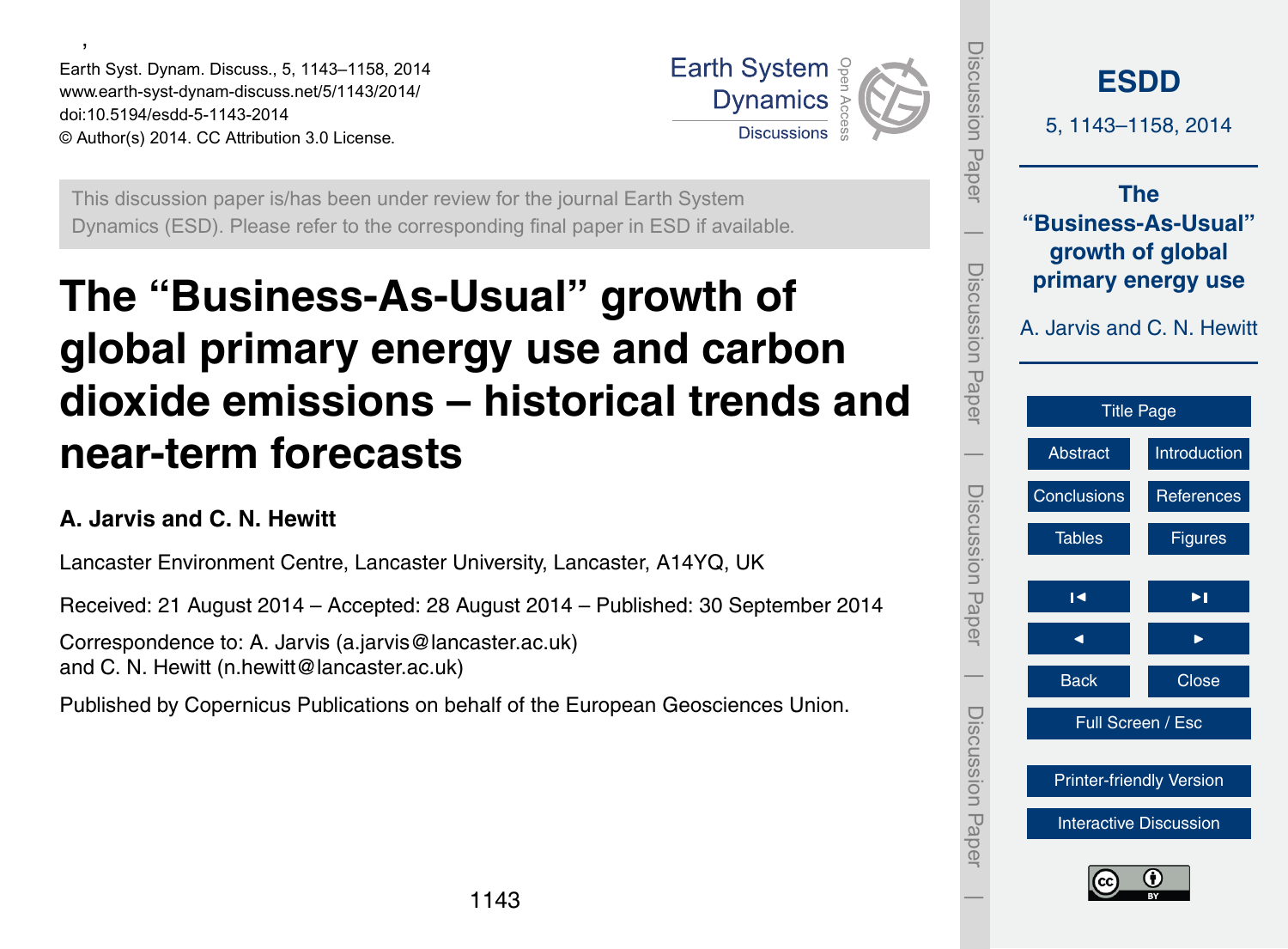## <span id="page-1-0"></span>**Abstract**

We analyse the global primary energy use and total  $CO<sub>2</sub>$  emissions time series since 1850 and show that their relative growth rates appear to exhibit periodicity with a fundamental timescale of ∼ 60 years and with significant harmonic behaviour. Quantifying the inertia inherent in these dynamics allows forecasting of future "business as usual" energy needs and their associated  $CO<sub>2</sub>$  emissions. Our best estimates for 2020 are 800 EJ yr $^{-1}$  for global energy use and 14 Gt yr $^{-1}$  for global CO $_2$  emissions, with both being above almost all other published forecasts. This suggests the energy and total  $CO<sub>2</sub>$  emissions landscape in 2020 may be significantly more challenging than currently <sup>10</sup> envisaged.

## **1 Introduction**

Business-As-Usual (BAU) describes the normal execution of standard functional operations within both business and government. Therefore, in the absence of any change to historic norms, global energy use and  $CO<sub>2</sub>$  emissions must follow a Business-As-<sup>15</sup> Usual (BAU) trajectory. Furthermore, since there is clear evidence for significant inertia in the evolution of the global energy system and in the absence of further novel interventions, then BAU must also provide the most likely forecasts of future energy use and emissions over timescales corresponding to the observed inertial dynamics.

In their first assessment report in 1990 the Intergovernmental Panel on Climate <sup>20</sup> Change (IPCC) made explicit use of a BAU scenario as a means of both forecasting the likely impacts of inaction on climate change in addition to benchmarking various mitigation scenarios (IPCC, 1990). However, since then they have avoided referring explicitly to BAU, preferring instead to offer multiple and widely varying future storylines and con-

centration pathways without expressing their relative likelihoods of occurrence (IPCC,  $25$  2000, 2007; van Vuuren et al., 2011). Recent evidence would suggest that the global energy system has not deviated significantly from its historic growth pattern (Jarvis

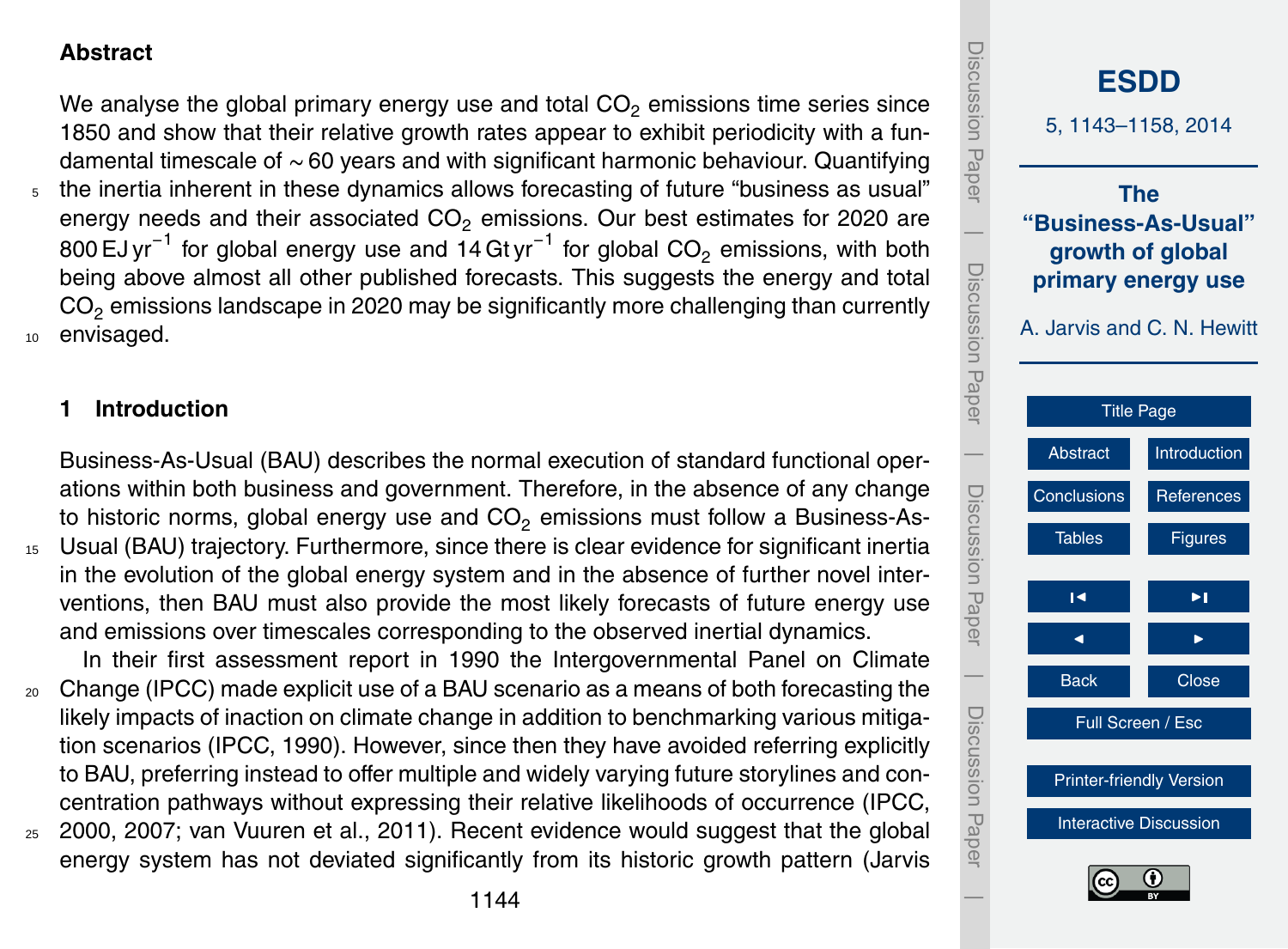<span id="page-2-0"></span>et al., 2012) which corresponds to the trajectories at the upper limit of the basket of the IPCC scenarios (Le Quere, 2009). This is despite the significant political efforts that have been expended to change this pattern over the last 25 years.

- Because of the apparent stationarity of the dynamics of the global energy system <sup>5</sup> (Jarvis et al., 2012), a more accurate picture of BAU should be gained from a detailed analysis of its historic evolution. For example, the exponential growth in energy use and emissions suggests the operation of feedbacks between how humans use energy and the growth in the amount of energy they use (Garrett, 2011) and that these feedbacks are relatively stationary in the long run. Although such feedbacks cannot persist indef-
- <sup>10</sup> initely, investigating their behaviour over the history of industrial society could provide valuable insights into some of the processes governing energy use, albeit in highly aggregated terms. From this it should be possible to derive useful BAU forecasts of global energy use and  $CO<sub>2</sub>$  emissions, particularly on timescales over which the internal dynamics of global energy use dominate.
- <sup>15</sup> For processes growing near exponentially, the strength of the feedbacks regulating growth can be characterised by the relative growth rates (RGRs) of these processes. If we consider the endogenous growth of global primary energy use, *x*,

$$
\frac{\mathrm{d}x(t)}{\mathrm{d}t} = ax(t) \tag{1}
$$

- <sup>20</sup> then *a* is the RGR or feedback parameter for this growth process. The estimation of the RGRs from real data is straightforward if *a* is assumed to be constant. However, because RGRs change over time in response to changes in human behaviour it is essential to also quantify their evolution over time. Estimating *a* directly from Eq. (1) involves utilising both the inverse and first difference of *x* which, if the data are even
- <sup>25</sup> modestly noisy, will lead to very poor estimates of *a*. Here we overcome this problem by exploiting a novel dynamic autoregressive framework (Young and Pedegral, 1999) to produce time varying estimates of the RGRs of global primary energy use and  $CO<sub>2</sub>$ emissions from 1850–2010. We use these estimates to explore the dynamic variations

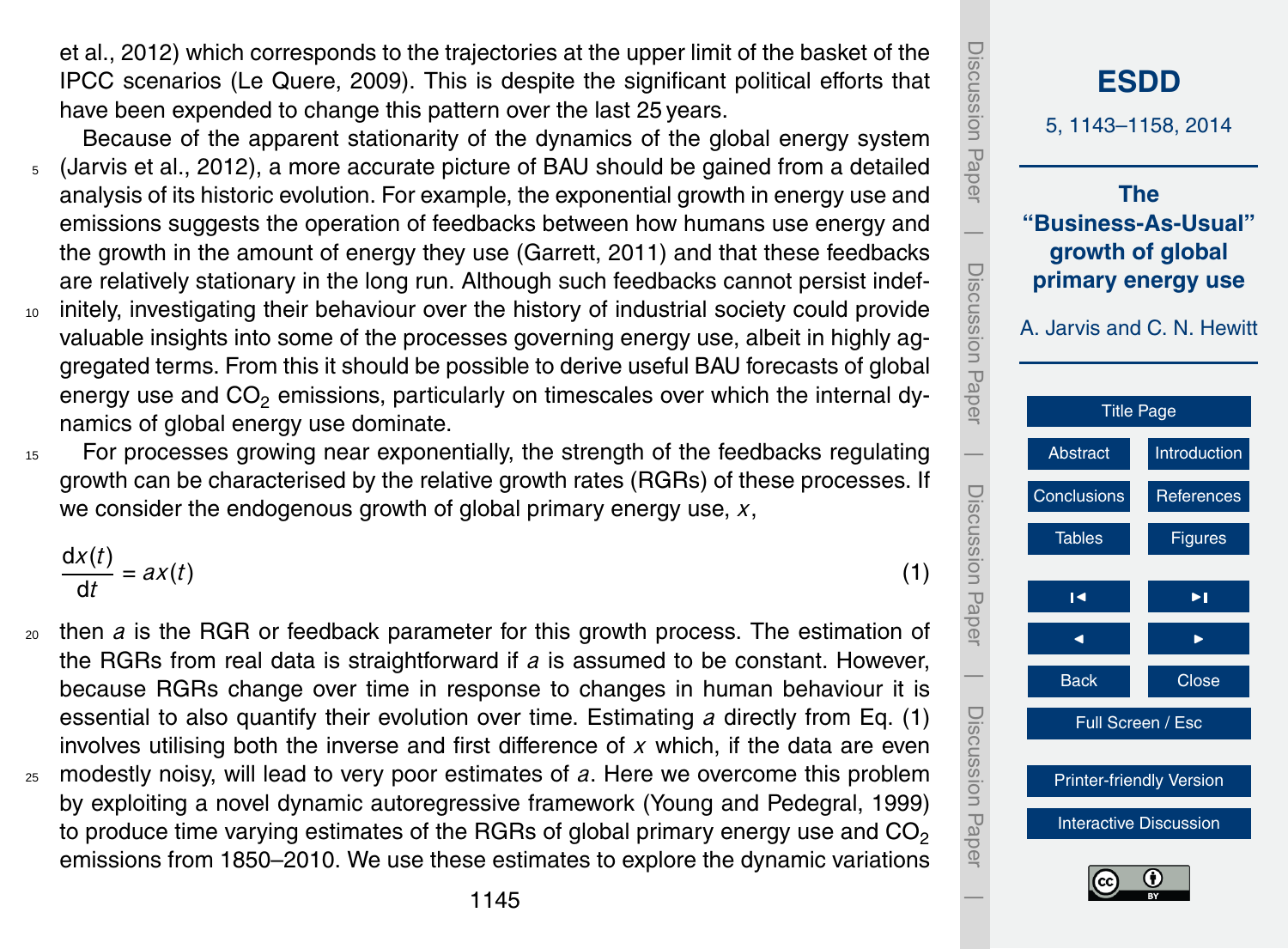in the feedback strength of energy use on the growth in energy use and their subsequent impact on global  $CO<sub>2</sub>$  emissions. From this analysis we construct a simple BAU forecasting regime for global primary energy use and global  $CO<sub>2</sub>$  emissions and then use this to attempt BAU forecasts for both global primary energy use and  $CO<sub>2</sub>$ <sup>5</sup> emissions.

# **2 Methods**

# **2.1 Global primary energy use and CO<sup>2</sup> emissions data 1850–2010**

The global primary energy use, *x*, shown in Fig. 1a for the period 1850–2010 are taken from Jarvis et al. (2012). These data are originally from Grübler (2011) for the period <sup>10</sup> 1850 to 1964 and British Petroleum (BP) for the period 1965–2010 (BP, 2011). To harmonise these two series to produce the consistent 1850 to 2010 series in Fig. 1a the mean difference between the two series for the period 1965 to 1995 (8.3  $\times$  10<sup>18</sup> J) was added to the BP dataset. All data were converted from tonnes of oil equivalent (toe) to Joules assuming 10 $^{18}$ J = 2.38 × 10<sup>7</sup> toe (Sims, 2007). Global CO<sub>2</sub> emissions data, <sup>15</sup> *y*, shown in Fig. 1c are taken from Houghten (2010), Boden et al. (2010) and Peters et al. (2012) and include land use change in order to complement the inclusion of wood fuel in the primary energy data. 1*σ* uncertainties in the data were assumed to be 5 % in energy use and fossil fuel emissions (Macknick, 2009) and 20 % in land-based emissions (IPCC, 2013). 2*σ* uncertainties or 95 percentile ranges in the parameter <sup>20</sup> estimates are given throughout.

## **2.2 Estimation of relative growth rates**

The annually sampled discrete time approximation of Eq. [\(1\)](#page-2-0) is given by the autoregressive relationship

 $x(t) = (1 + a(t))x(t - 1)$  (2)

25

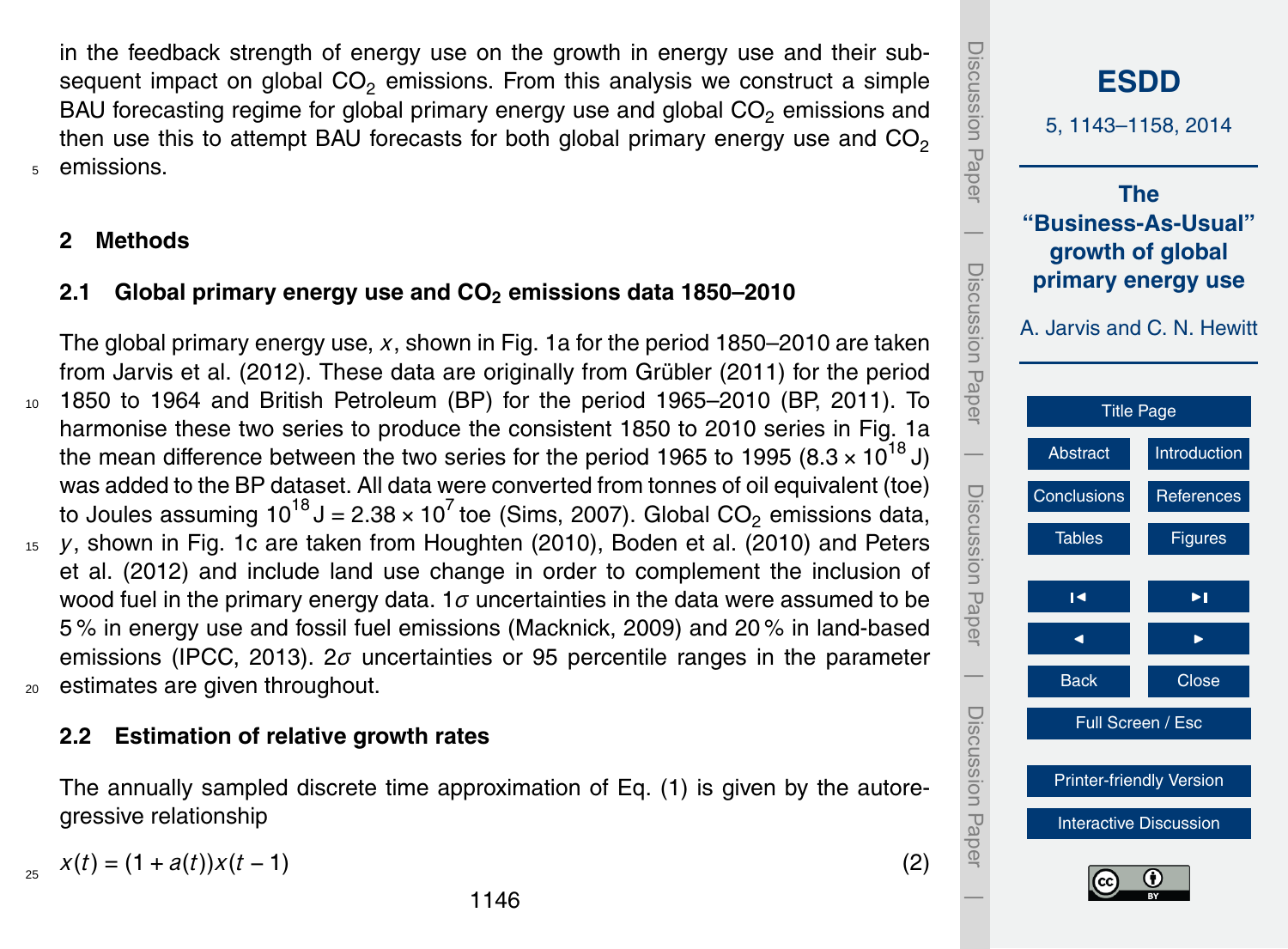where we now express the RGR as a function of time. To recursively estimate the evolution of  $a(t)$  from the time series of x (or  $b(t)$  from y), we use the dynamic autoregressive (dar) algorithm of Young and Pedegral (1999; see Young, 2011, p. 81 for details).

#### <sup>5</sup> **2.3 Frequency analysis**

We estimate the frequency response of the RGRs shown in Fig. 1b. For this we have taken the frequency response of the following autoregressive relationship

$$
a(t) = c_1 a(t-1) + c_2 a(t-2) + \dots + c_M a(t-M) + \xi(t)
$$
\n(3)

 $10$  where the autoregressive (AR) parameter vector  $[\boldsymbol{c}_1, \, \boldsymbol{c}_2, \, \dots \, \boldsymbol{c}_M]$  is estimated from the RGRs in Fig. 1b and *ξ* are the AR model residuals, taken to be an estimate of the exogenous non-periodic components of  $a(t)$ . Here  $c$  is estimated using the nonrecursive, en bloc version of the dar algorithm. The frequency response of Eq. (3) is then given by

$$
H(\omega) = \frac{\sigma^2}{2\pi} \frac{1}{\left|1 + c_1 e^{(-j\omega)} + \ldots + c_M e^{(-j\omega)}\right|^2}
$$
(4)

where *σ* 2 is the estimated variance of *ξ*, *ω* are the frequencies of interest, *H*(*ω*) is power at those frequencies and *M* is the AR model order (Young, 2011, Eq. 5.24).

Figure 2 shows the mean response for 45 AR models for *M* = 5 to 50. The reason for <sup>20</sup> choosing a large range of AR models to evaluate the frequency response was to avoid prejudicing any particular AR structure. Therefore, the mean result presented in Fig. 2 should be independent of the AR structure used.

Finally, we have recovered an estimate of *ξ* by inverting Eq. (3) on the estimates of *a*(*t*) i.e.,

$$
z_5 \quad \xi(t) = a(t) - c_1 a(t-1) - c_2 a(t-2) - \ldots - c_M a(t-M). \tag{5}
$$

Discussion PaperDiscussion **[ESDD](http://www.earth-syst-dynam-discuss.net)** 5, 1143–1158, 2014 Paper **The "Business-As-Usual"**  $\overline{\phantom{a}}$ **growth of global** Discussion PaperDiscussion Paper **primary energy use** A. Jarvis and C. N. Hewitt [Title Page](#page-0-0)  $\overline{\phantom{a}}$ [Abstract](#page-1-0) [Introduction](#page-1-0) Discussion PaperDiscussion Paper [Conclusions](#page-10-0) [References](#page-11-0) Tables **[Figures](#page-14-0)**  $\blacksquare$  $\blacksquare$  $\overline{\phantom{a}}$ Back **N** Close Discussion PaperDiscussion Full Screen / Esc [Printer-friendly Version](http://www.earth-syst-dynam-discuss.net/5/1143/2014/esdd-5-1143-2014-print.pdf) **Paper** [Interactive Discussion](http://www.earth-syst-dynam-discuss.net/5/1143/2014/esdd-5-1143-2014-discussion.html)  $\overline{\phantom{a}}$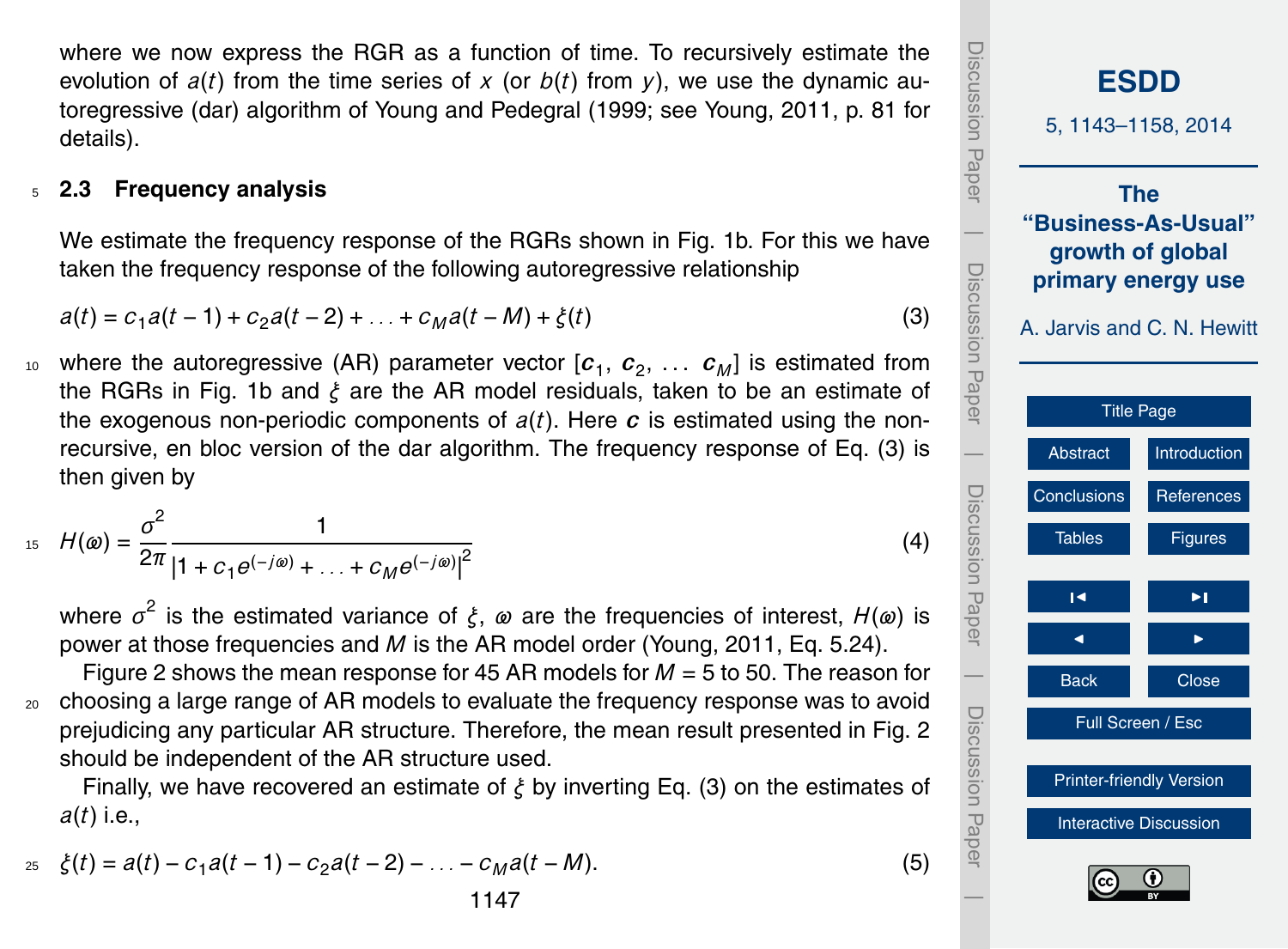Again,  $M = 5$  to 50 was used for this and the range of the results was used as an approximate estimate of the uncertainty in these estimates shown in Fig. 1e.

#### **3 Results and discussion**

Our estimates of *a*(*t*) are shown in Fig. 1b. The 160 year constant parameter relative growth rates (RGR) estimates for *x* and *y* are 2.4±0.2 and 1.8±0.4 % yr−<sup>1</sup> <sup>5</sup> respectively, the latter being less certain because historical estimates of *y* are less certain than those of *x*. However, despite our ability to estimate these constant RGRs for *x* and *y* from the 160 year time series, it is clear from Fig. 1a and c that there are significant variations over time in the RGRs of *x* and *y* about their long-term exponential trends.  $10<sub>10</sub>$  Figure 1b shows the time varying estimates of the RGRs of x and  $y$ ,  $a(t)$  and  $b(t)$ . These estimates improve over time, not only because data quality improves, but also because the signal to noise ratios increases as *x* and *y* increase.

The changes in both *a*(*t*) and *b*(*t*) about their long-term mean values have slower (decadal) and faster (annual) timescale variations. To explore what timescales are im- $15$  portant in these variations we have estimated the frequency spectrum of  $a(t)$  and  $b(t)$ . Figure 2 shows the mean response of an ensemble estimate of the frequency spectrum of the perturbations in both *a*(*t*) and *b*(*t*). From this we see that both *a*(*t*) and *b*(*t*) appear to exhibit ∼ 60 year periodicity with minima occurring in approximately 1870, 1930 and 1990 and maxima in 1900 and 1960 (see Fig. 1b). Since these data series are <sup>20</sup> only 160 years long it is possible that the longer term variations observed in the RGRs

- could have arisen by chance, particularly if they were subject to the effects of random walk-type processes. However, Fig. 2 shows that *a*(*t*) and *b*(*t*) have frequency components close to some of the harmonics of a wave of period ∼ 60 years. Figure 2 shows that these harmonics occur at ∼ 60*/*2 = 30, ∼ 60*/*4 = 15, ∼ 60*/*5 = 12, ∼ 60*/*7 =∼ 9
- <sup>25</sup> and ∼ 60*/*9 =∼ 7 years respectively. These harmonics are unlikely to occur if *a* and *b* did not possess ~ 60 year periodicity and hence provide additional support for the observed ∼ 60 year variation being real. There also appear to be higher frequency

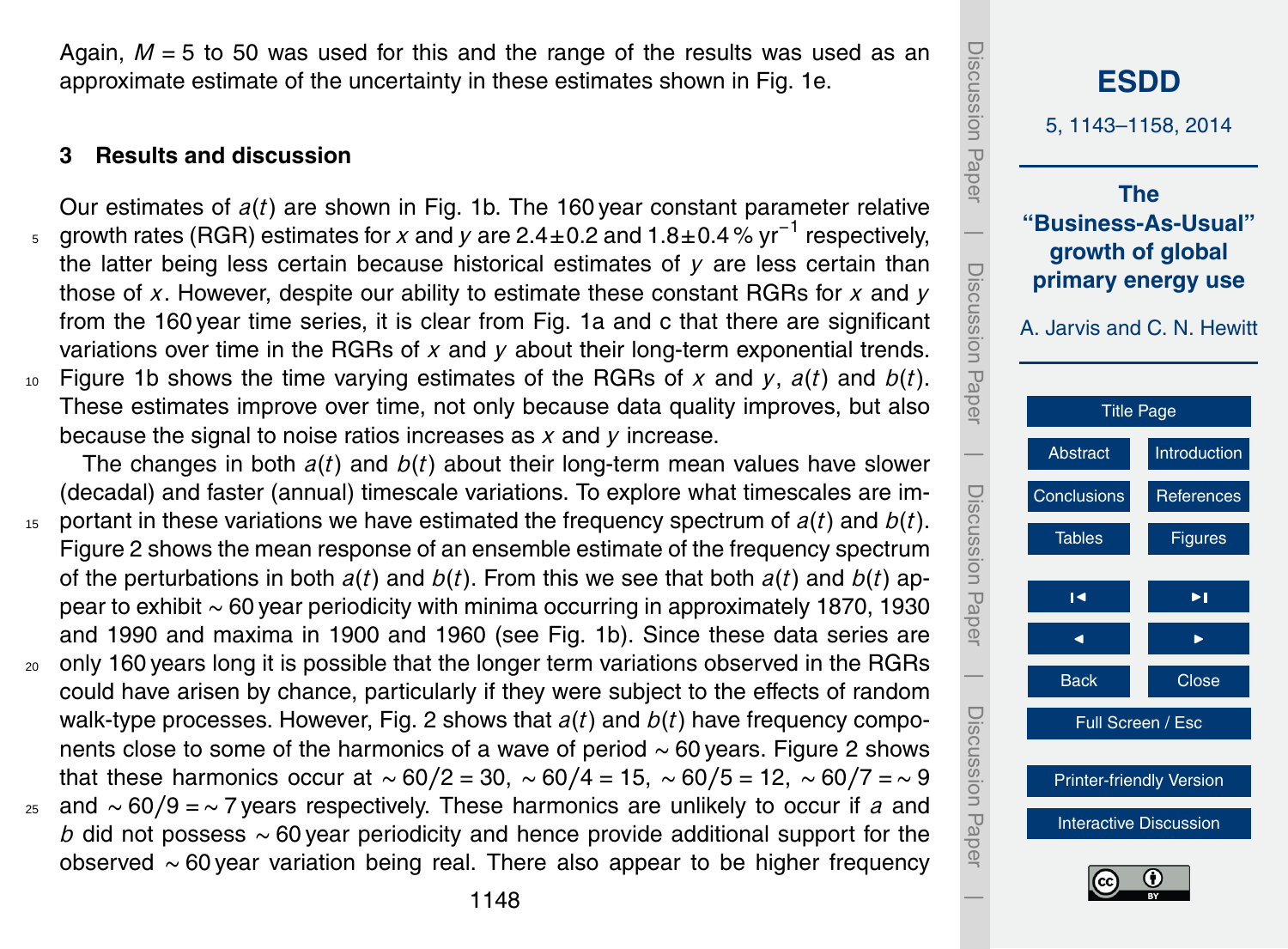components beyond this range, but the filtering required to estimate *a*(*t*) means that attributing significance to these is problematic and hence we refrain from doing so.

We note that periodic components in the observed behaviour of economic systems have assumed particular significance in the literature and have been named variously

- <sup>5</sup> (Korotayev and Tsirel, 2010). Long-wave cycles have previously been observed in the historical records of other industrial economic indicators, most significantly by Kondratieff (1925), and also more recently by Korotayev and Tsirel (2010). Kondratieff (1925) attributed periodicity in prices, interest rates, coal and iron production and other indicators of economic output, to the dynamics of capital investment. Schumpeter (1939)
- <sup>10</sup> and later Sterman (1985) attempt to explain these so-called *K* waves by focussing on the role of the dynamics of technological innovation. Extending this framing, Modelski (1987) and Devezas and Corredine (2001) emphasised the role of adaptive learning between and within generations in giving rise to long-wave dynamics. A related possible explanation for the apparent observed periodicity in global primary energy use
- <sup>15</sup> is that waves like these are produced by complex systems constructed from discrete scale-dependent networks (Sornette, 2004). Collectively these networks may resonate as a means of identifying how to best associate uncertain environmentally-derived resources such as energy to heterogeneously distributed end users. Viewed in this way, BAU describes the global scale evolution of industrial society in the form of an optimal
- <sup>20</sup> resource acquisition, distribution and end use network. Whatever the cause, systematic periodicity on these timescales indicates high levels of internal entrainment in the global economy in addition to high levels of inertia.

The idea that shorter-term business cycles are merely harmonics of multigenerational timescale phenonema is counter to standard economic theory but ap-

<sup>25</sup> pears to deserve attention. There appears to be little consensus on the causal mechanisms of these higher frequency components (Summers, 1986). However, it is important to point out that, in terms of global primary energy use, they appear to be harmonics of a ∼ 60 year cycle and, therefore, require a unified mechanistic interpretation set within the context of a fundamental ∼ 60 year periodic process. We note that currently

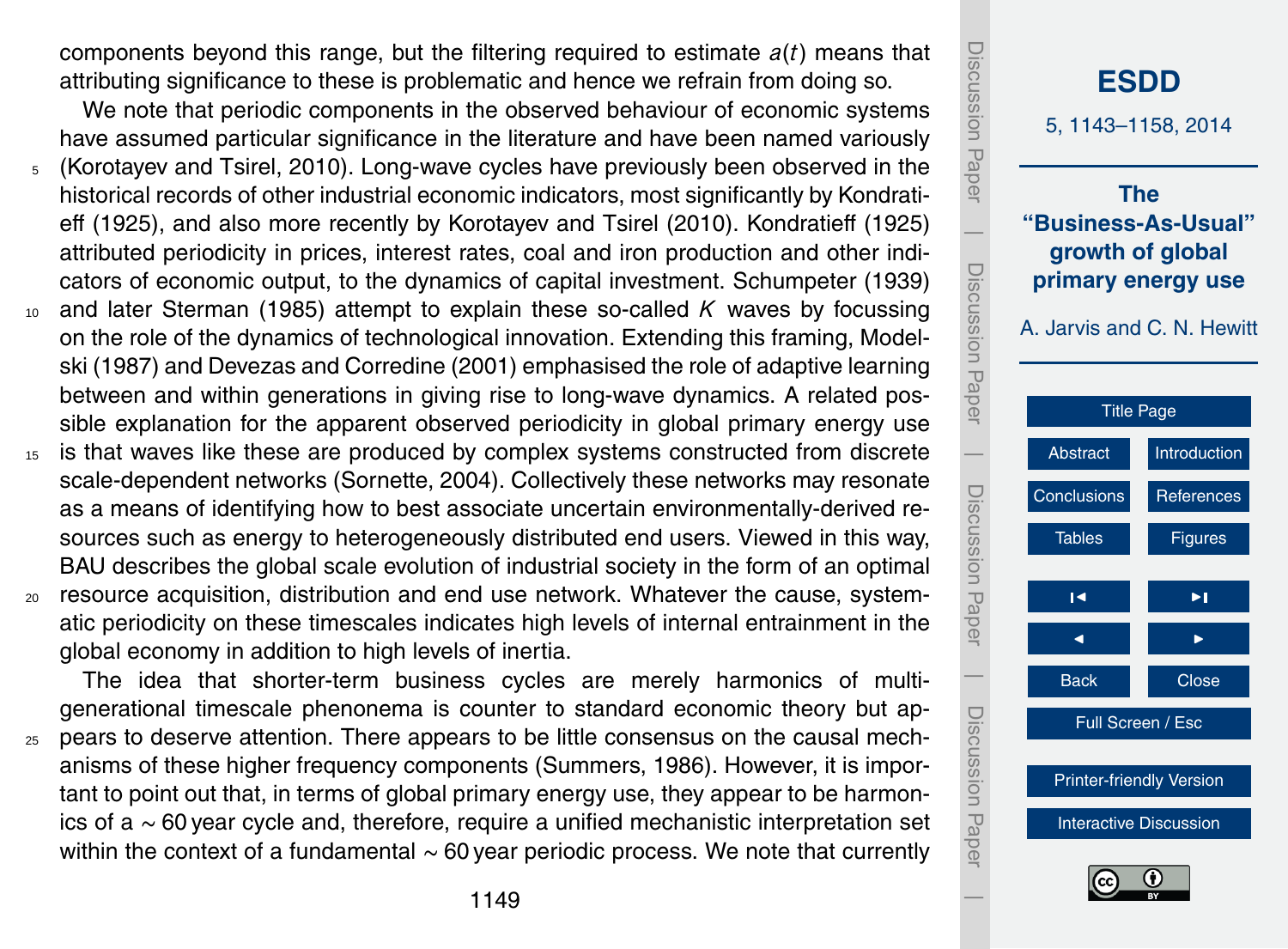business cycles of differing durations are invariably ascribed differing causal mechanisms. Also, because energy use is so fundamental to the operation of global industrial society, it is not surprising that equivalent periodicity is exhibited in the growth rates of other economic indicators, e.g. gross domestic product (Korotayev and Tsirel, 2010) <sup>5</sup> as well as in primary energy use. The observation that some harmonics appear to be missing might suggest that global industrial society is behaving in a mildly nonlinear way.

The framework used to estimate the frequency spectrum in Fig. 2 also affords an estimate of the exogenous, non-periodic components of *a*(*t*), *ξ*(*t*). Figure 1e shows <sup>10</sup> these disturbances. Clearly an element of this is the statistical uncertainty associated with the estimates of *a*(*t*) given errors in the observations. We also note that it is not possible to resolve any of these disturbances for the earlier most uncertain data. However, from ∼ 1930 onwards significant exogenous shocks appear and there are three notable outliers in 1973, 1979 and 2010. The first two represent negative deviations

- <sup>15</sup> from harmonic trends and coincide with large-scale disruptions to global oil supplies, while the third (of opposite sign) appears to be come after the financial crisis of 2008– 2009 in 2010. In terms of global energy use then, the oil crises of the 1970s appear to be far more significant than, for example, the two world wars. That the outlier in 2010 has a positive sign suggests it is a consequence of the global fiscal stimulus initiated in
- <sub>20</sub> response to the financial crisis of 2008–2009. Therefore, in terms of global primary energy use, it was the fiscal stimulus following the crash, rather than the crash itself, that was the aberration that deviated from long-run (harmonic) trends. It therefore seems possible that, in terms of energy use, the 2008–2009 crisis was actually a systemic event arising from the transient alignment of harmonics in the performance of industrial
- <sup>25</sup> society, rather than an exogenous shock precipitated by gross misjudgements in the global banking sector (United States Senate, 2011). In all three cases the magnitude of these exogenous disturbances appears to have been insufficient to have caused any meaningful subsequent deviation from the BAU trajectory, highlighting the inherent inertia in the use of energy by global industrial society.

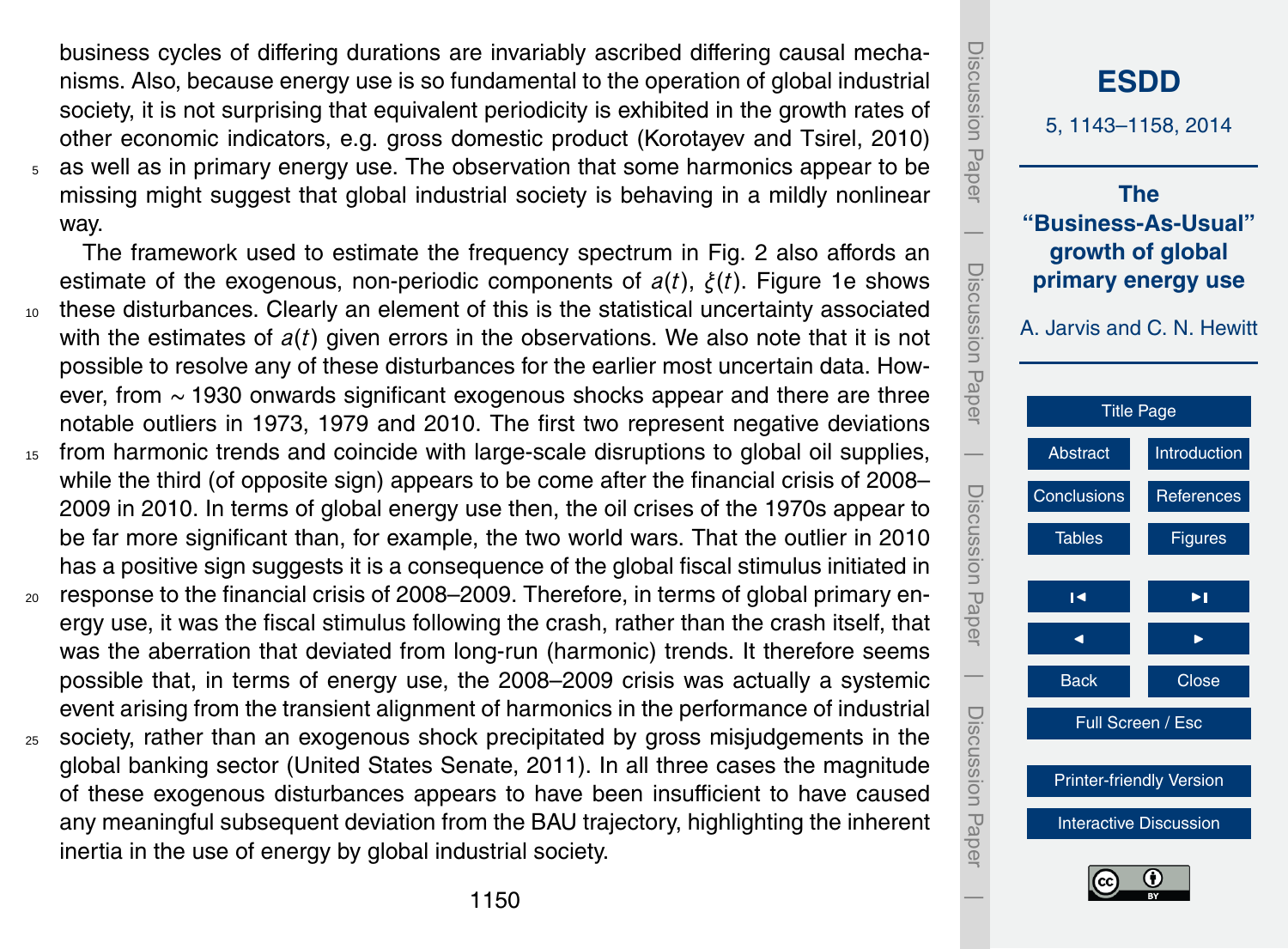The periodicity in the RGR of *x* and *y* offers some predictive capability. This approach to forecasting global energy use is clearly different to that based on scenarios (e.g. SRES or RCP as used by the IPCC). Because of the repeated significant effects of the exogenous shocks on the RGRs of global primary energy use, robust forecasting

- <sup>5</sup> skill probably only exists for the ∼ 60 year cycle and its underlying exponential growth profile with its associated growth timescale of  $\sim$  (2.4% yr<sup>-1</sup>)<sup>-1</sup> ≈ 40 years. Here we elect to forecast to 2020 using the dynamics identified in Fig. 1. We choose this timeframe because, firstly, a  $\sim$  60 year long-wave cycle would peak around then. Secondly, committed capital infrastructure is very unlikely to change substantially over the next
- <sup>10</sup> 6 years without extremely radical early decommissioning of carbon-intensive energy generators and equally radical deployment of low-carbon or carbon-neutral infrastructure. Finally, and most importantly, this is the proposed date for the implementation of the Durban Platform (UNFCCC, 2013), when global energy use and climate policies have been negotiated to align. As a result, it is important to understand the energy use <sup>15</sup> and emissions landscape at this point in global negotiations on climate change and
- energy security.

To forecast energy use to 2020 we start by fitting the following summative model to the observations in Fig. 1. *a*(*t*) is assumed to vary slowly and we estimate this variation simply using a cubic spline with nodes set at 1850, 2010 and 20 year incre-<sup>20</sup> ments between these two end points. The cubic spline node estimated for *a*(*t*) in 2010 defines both the level and rate of change for  $a(t)$  in 2010. We assume  $da/dt = 0$  in 2020 (i.e. at the next peak of the ∼ 60 year cycle) and interpolate a linear transition from d*a/*d*t* = 0.25 (±0.13) % yr−<sup>1</sup> in 2010 to zero in 2020. This RGR is then applied to forecast *x* from 2011 to 2020. Note that no periodic model is used here other than <sup>25</sup> to assume d*a/*d*t* is zero in 2020. For CO<sup>2</sup> emissions, we assume a fixed exponential scaling  $b = ma$  ( $m = 0.74 \pm 0.09$  estimated for these data) because both x and y are ob-

served to grow exponentially in the long run and there appears to be strong coherence between *a*(*t*) and *b*(*t*) in Fig. 1b hence the systemic decarbonisation trend presented in Fig. 1d. *b* is then applied to forecast *y* from 2011 to 2020. Both *m* and the spline

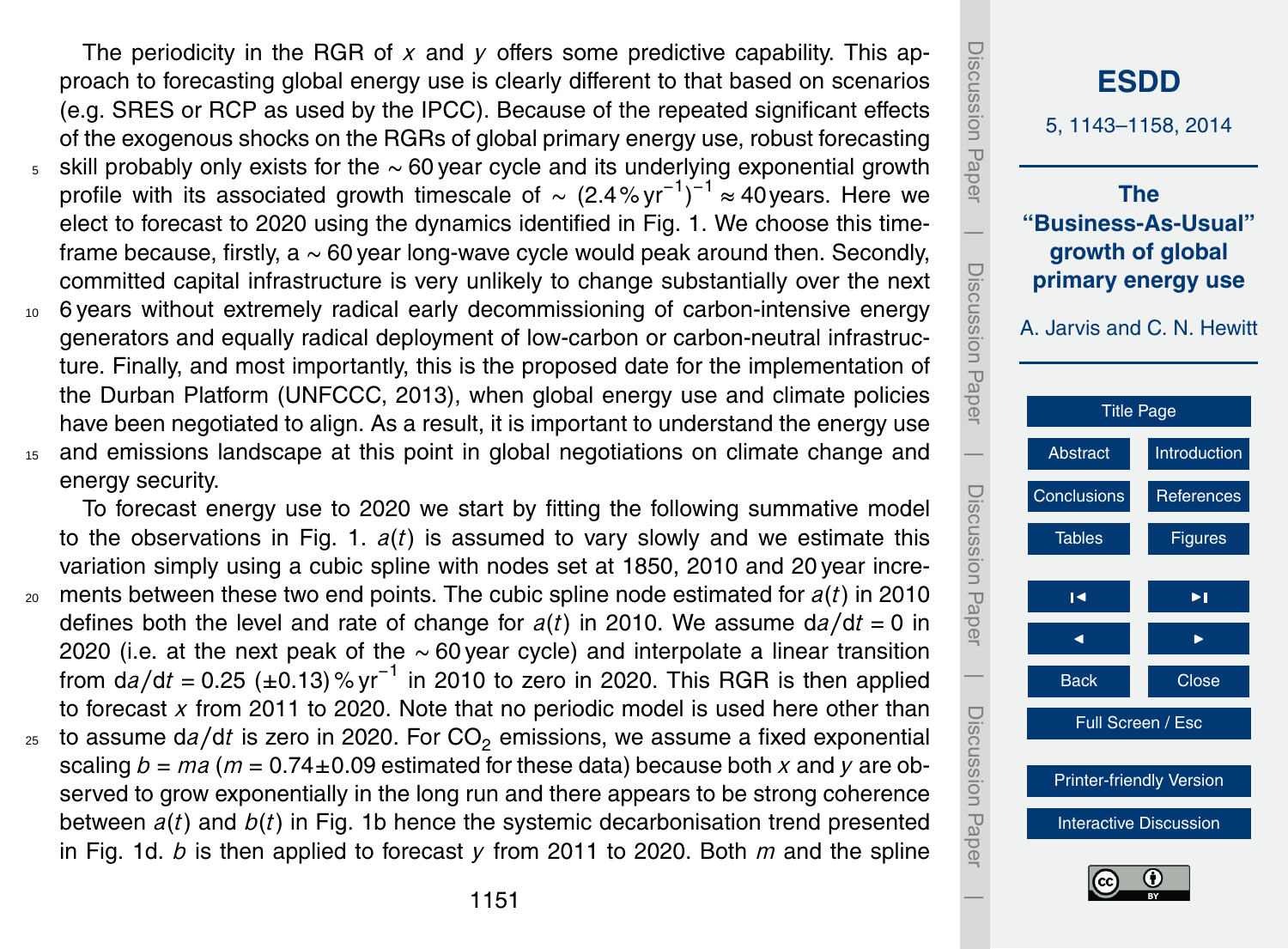nodes for *a*(*t*) are estimated using nonlinear least squares fit simultaneously to the data for both *x* and *y* shown in Fig. 1a and c. The assumptions used here are equivalent to a BAU scenario i.e. no meaningful intervention of additional exogenous policy measures at the global scale. Figure 1e would suggest that any such interventions aimed  $5$  at significantly reducing global energy use and hence CO<sub>2</sub> emissions, would need to be similar in magnitude to the oil crisis of the 1970s, but persisting for decades. Hence we propose this is a realistic forecasting scenario until at least 2020.

The model fits and forecasts are shown in Fig. 1. Also shown are the 2020 forecasts for  $x$  and  $y$  for two high emission scenarios from the IPCC  $(2, 3)$ , the International

- <sup>10</sup> Energy Agency (2011), BP (2012), Shell (2012) and ExxonMobil (2012). Our 2020 forecasts for *a* and *b* have mean values of 4.8 (±1.1) and 3.6 (±0.8)% yr<sup>-1</sup> respectively. These are approximately twice the current energy industry growth forecasts and one and a half times greater than the IPCC's worst case A1f scenario. In contrast, the 2020 carbon intensity forecasts are all similar (see Fig. 1d). Therefore, we predict that
- <sup>15</sup> energy use will grow faster than expected over the remainder of the decade and that the emissions landscape in 2020 will be more challenging than is currently anticipated, principally because of enhanced growth in global energy use. We estimate global energy use in 2020 will be 806 (537–1159) EJ yr $^{-1}$  and total CO $_2$  emissions will be 14.3 (10.4–19.5) Gt yr<sup>-1</sup>. These uncertainties are large because they include the observa-
- <sup>20</sup> tional uncertainties in *x* and *y* in addition to uncertainties generated by the forecasting. If the historic periodicity in *a* and *b* persists beyond 2020 there is a significant likelihood of sub-exponential growth in energy use and emissions occurring for the ∼ 30 years beyond 2020 and we anticipate some forecasting skill from this framework for BAU over this timeframe.

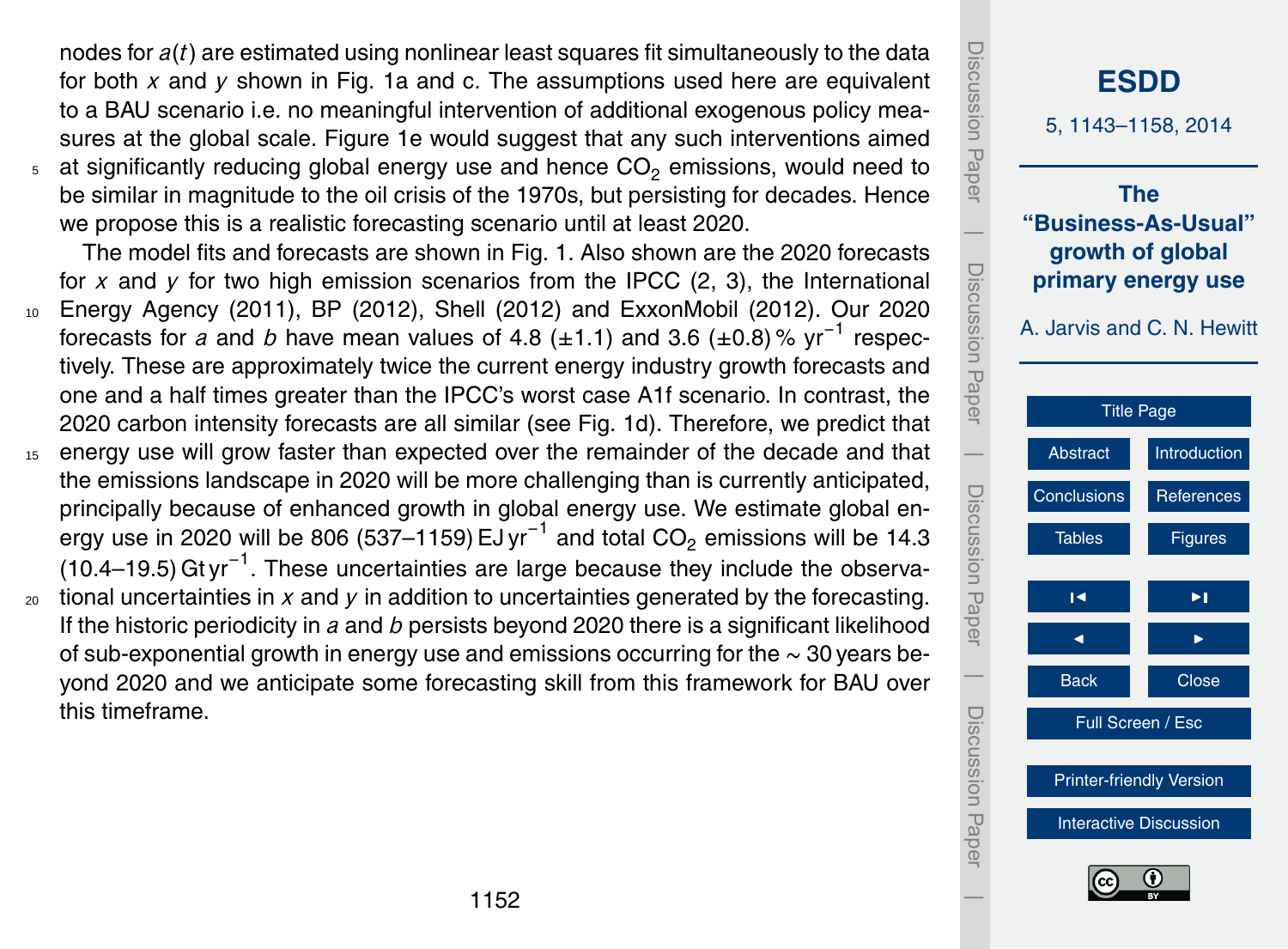## <span id="page-10-0"></span>**4 Conclusions**

The observed persistence of the growth of global primary energy use over the last 160 years and the resultant observed growth in  $CO<sub>2</sub>$  emissions suggests that the construction of BAU forecasts for 2020 should be based on a quantitative understanding

- <sub>5</sub> of historical trajectories. In particular, long term exponential growth of ~ 2.4% yr<sup>-1</sup> has a characteristic timescale of ∼ 40 years which is close to the observed mean lifetime of all technologies (Grubler et al., 1999) including large energy projects (Davis and Caldeira, 2010) suggesting built in persistence in this growth trajectory. Allied to this, an ∼ 60 year periodicity in variations in the relative growth rate of primary energy
- <sup>10</sup> use merely acts to underline the persistence of the underlying trends in this core economic determinant. As a result, we argue that, not only is there a strong observational constraint on the specification of BAU, but this state is likely to persist well after any meaningful exogenous intervention has attempted to redirect it. We argue, therefore, that BAU forecasts for 2020 (and indeed for any date in the foreseeable future) should
- <sup>15</sup> be accepted as being the most likely, default, forecast unless and until quantitative evidence exists for deviation from the historic trajectory. The acceptance of energy and emissions scenarios or pathways based on hypothetical future actions by society should only be viewed as probable (or even possible) once such actions have been initiated. In fact, we have previously suggested that meaningful interventions in energy
- <sup>20</sup> use and hence carbon emissions will not occur until such time as society experiences the detrimental effects of climate change (Jarvis et al., 2012).

*Acknowledgements.* We acknowledge the guidance provided by Peter Young to A. Jarvis on time series methods over many years. We also acknowledge helpful comments made on this work by Bron Szerszynski and Stephen Jarvis. A. Jarvis was supported by EPSRC grant <sup>25</sup> EP/I014721/1. C. N. Hewitt was supported by Lancaster University.

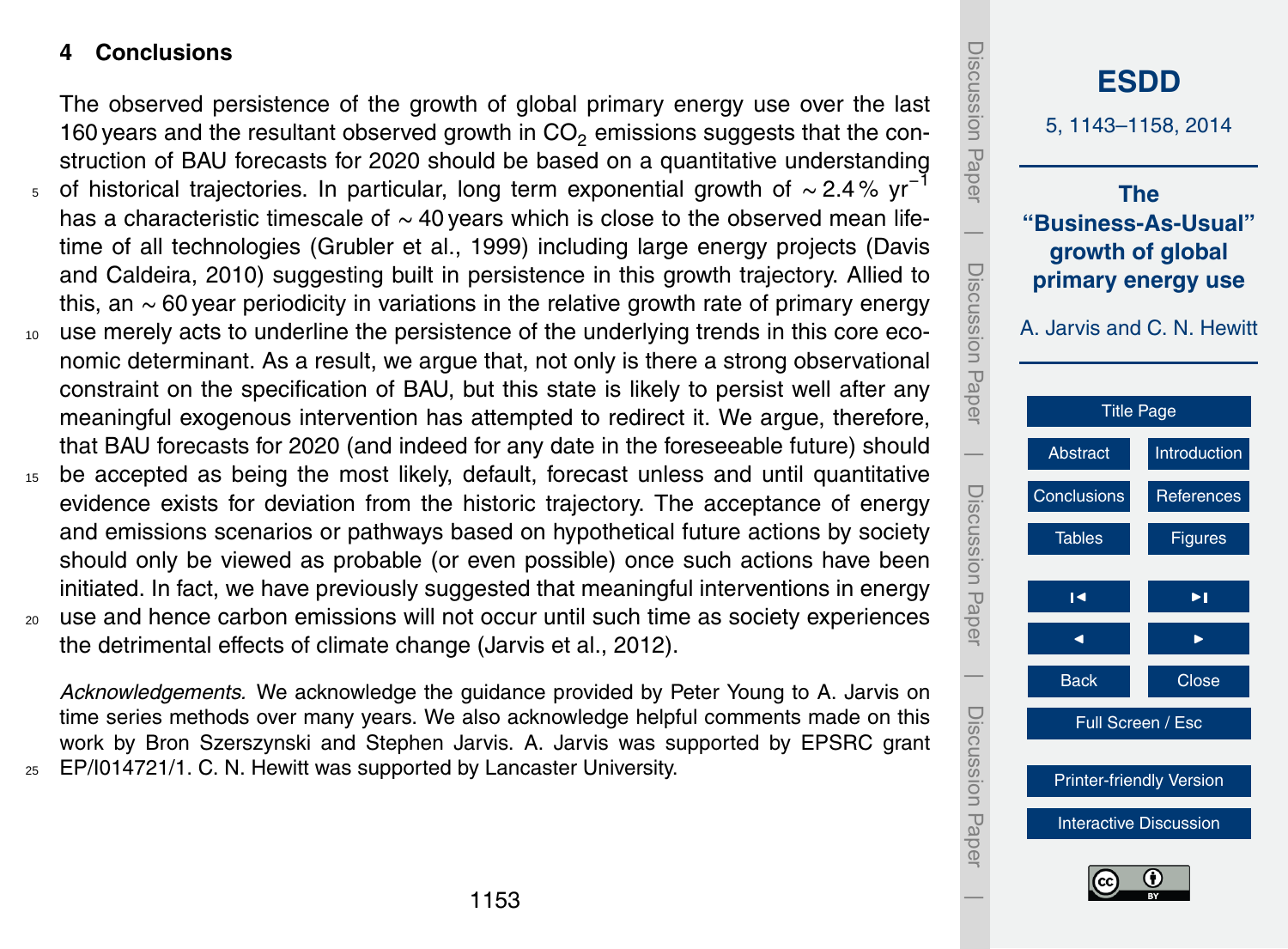#### <span id="page-11-0"></span>**References**

- Boden, T. A., Marland, G., and Andres, R. J.: Global, regional, and national fossil-fuel  $CO<sub>2</sub>$ emissions, in: TRENDS: a Compendium of Data on Global Change, Carbon Dioxide Information Analysis Center, Oak Ridge National Laboratory, US Department of Energy, Oak <sup>5</sup> Ridge, Tenn., USA, doi[:10.3334/CDIAC/00001\\_V2010,](http://dx.doi.org/10.3334/CDIAC/00001_V2010) 2010.
- British Petroleum: British Petroleum Statistical Review of World Energy 2011, available at: http://www.bp.com/assets/bp\_internet/globalbp/globalbp\_uk\_english/reports and publications/statistical energy review 2011/STAGING/local assets/spreadsheets/ statistical review of world energy full report 2011.xls (last access: 11 May 2012a),  $10^{10}$  2011
	- [B](http://www.bp.com/liveassets/bp_internet/globalbp/STAGING/global_assets/downloads/O/2012_BP-Energy-Outlook-2030-summary-tables.xls)ritish Petroleum: BP Energy Outlook 2030, BP London, available at: [http://www.](http://www.bp.com/liveassets/bp_internet/globalbp/STAGING/global_assets/downloads/O/2012_BP-Energy-Outlook-2030-summary-tables.xls) [bp.com/liveassets/bp\\_internet/globalbp/STAGING/global\\_assets/downloads/O/2012\\_](http://www.bp.com/liveassets/bp_internet/globalbp/STAGING/global_assets/downloads/O/2012_BP-Energy-Outlook-2030-summary-tables.xls) [BP-Energy-Outlook-2030-summary-tables.xls,](http://www.bp.com/liveassets/bp_internet/globalbp/STAGING/global_assets/downloads/O/2012_BP-Energy-Outlook-2030-summary-tables.xls) last access: 11 May 2012b.

Davis, S. J., Caldeira, K., and Matthews, D. H.: Future CO<sub>2</sub> emissions and climate change from <sup>15</sup> existing energy infrastructure, Science, 329, 1330–1333, 2010).

Devezas, T. C. and Corredine, J. T.: The biological determinants of long-wave behaviour in socioeconomic growth and development, Technol. Forecast. Soc., 68, 1–57, 2001.

[E](exxonmobil.com/energyoutlook)xxonMobil: The Outlook for Energy: a view to 2040, available at: [exxonmobil.com/](exxonmobil.com/energyoutlook) [energyoutlook,](exxonmobil.com/energyoutlook) last acccess: 11 May 2012 2012.

- <sup>20</sup> Garrett, T.: Are there basic physical constraints on future anthropogenic emissions of carbon dioxide?, Climatic Change, 104, 437–455, 2011.
	- [G](http://iiasa.ac.at/gruebler/Data/TechnologyAndGlobalChange/w-energy.csv)rübler, A.: World Primary Energy Use, [http://iiasa.ac.at/gruebler/Data/](http://iiasa.ac.at/gruebler/Data/TechnologyAndGlobalChange/w-energy.csv) [TechnologyAndGlobalChange/w-energy.csv,](http://iiasa.ac.at/gruebler/Data/TechnologyAndGlobalChange/w-energy.csv) last access: 12 October 2011.

Grübler, A., Nakienovic, N., and Victor, G. B.: Dynamics of energy technologies and global <sup>25</sup> change, Energ. Policy, 27, 247–280, 1999.

- Houghton, R. A.: Carbon flux to the atmosphere from land-use changes: 1850–2005, in: TRENDS: a Compendium of Data on Global Change, Carbon Dioxide Information AnalysisCenter, Oak Ridge National Laboratory, US Department of Energy, Oak Ridge, Tenn., USA, doi[:10.3334/CDIAC/00001\\_V2010,](http://dx.doi.org/10.3334/CDIAC/00001_V2010) 2010.
- <sup>30</sup> Intergovernmental Panel on Climate Change Report: Climate Change, The IPCC Response Strategies 1990, World Metrological Office, 2013.

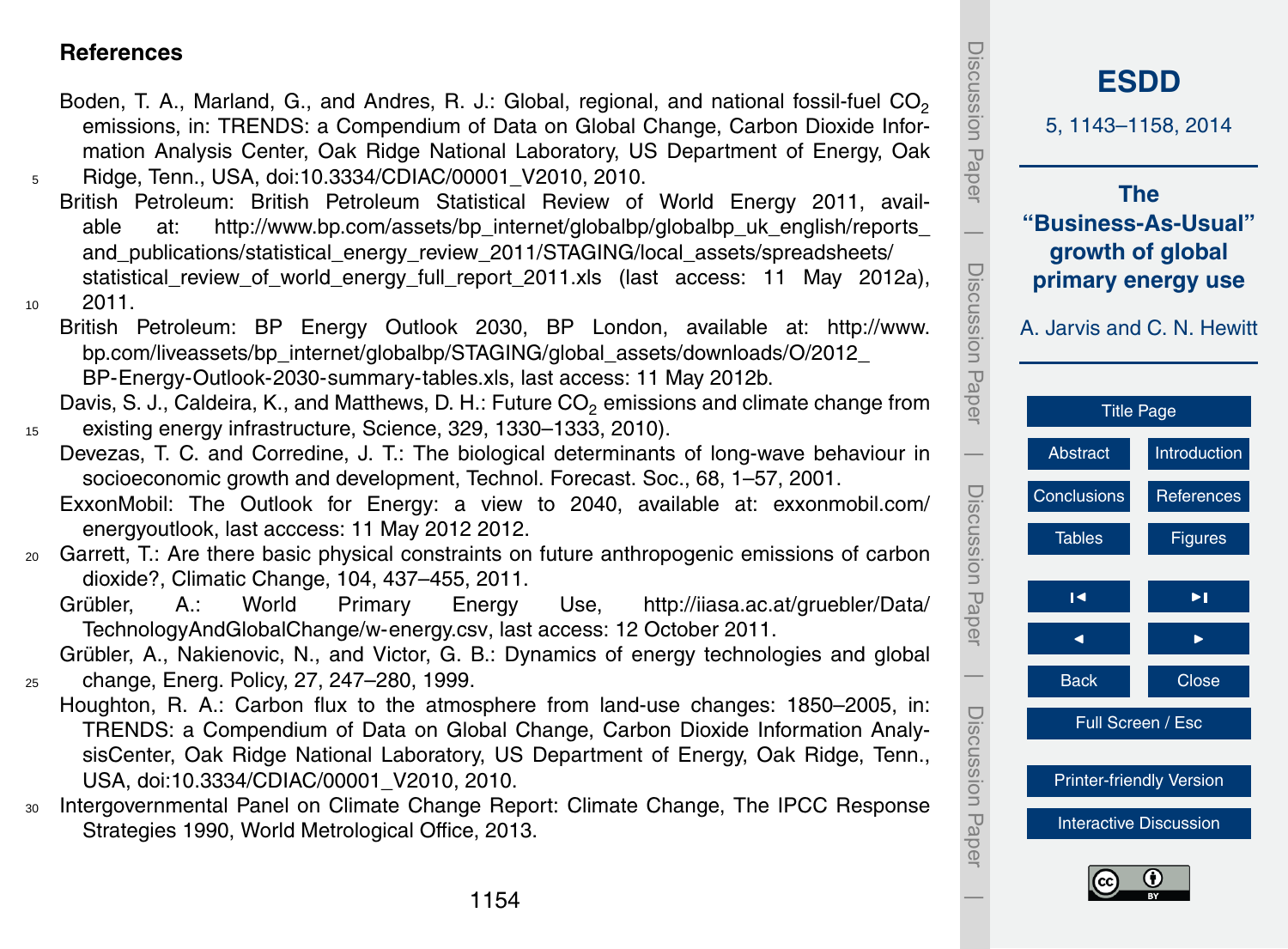Intergovernmental Panel on Climate Change: Emissions Scenarios, edited by: Nakicenovic, N. and Swart, R., Cambridge University Press, UK, 570 pp., 2000.

Intergovernmental Panel on Climate Change: Expert Meeting Report: Towards new scenarios for analysis of emissions, climate change, impacts, and response strategies, 19–21 Septem-

<sup>5</sup> ber 2007, Noordwijkerhout, the Netherlands available at: [http://www.aimes.ucar.edu/docs/](http://www.aimes.ucar.edu/docs/IPCC.meetingreport.final.pdf) [IPCC.meetingreport.final.pdf,](http://www.aimes.ucar.edu/docs/IPCC.meetingreport.final.pdf) last access: 11 October 2013.

Intergovernmental Panel on Climate Change: 5th Assessment Report, chap. 6, available at: http://www.climatechange2013.org/images/uploads/WGIAR5\_WGI-12Doc2b\_FinalDraft [Chapter06.pdf,](http://www.climatechange2013.org/images/uploads/WGIAR5_WGI-12Doc2b_FinalDraft_Chapter06.pdf) last access: 30 October 2013.

<sup>10</sup> International Energy Agency: World Energy Outlook 2011, IEA Publications, Paris, 2011. Kondratiev, N. D.: The Major Economic Cycles (Moscow, 1925), translated and published as The Long Wave Cycle, Richardson & Snyder, New York, 1984.

Korotayev, A. V. and Tsirel, S. V.: A Spectral Analysis of World GDP Dynamics: Kondratieff Waves, Kuznets Swings, Juglar and Kitchin Cycles in Global Economic Development, and <sup>15</sup> the 2008–2009 Economic Crisis, Struct. Dynam., 4, 1, 2010.

- Jarvis, A., Leedal, D. T., and Hewitt, C. N.: Climate-society feedbacks and the avoidance of dangerous climate change, Nat. Clim. Change, 2, 668–671, 2012.
	- Le Quere, C., Raupach, M. R., Canadell, J. G., Marland, G., Bopp, L., Ciais, P., Conway, T. J., Doney, S. C., Feely, R. A., Foster, P., Friedlingstein, P., Gurney, K., Houghton, R. A., House,
- <sup>20</sup> J. I., Huntingford, C., Levy, P. E., Lomas, M. R., Majkut, J., Metzl, N., Ometto, J. P., Peters, G. P., Prentice, I. C., Randerson, J. T., Running, S. W., Sarmiento, J. L., Schuster, U., Sitch, S., Takahashi, T., Viovy, N., van der Werf, G. R., and Woodward, F. I.: Trends in the sources and sinks of carbon dioxide, Nat. Geosci., 2, 831–836, 2009.

Macknick, J.: Energy and carbon dioxide emission data, IIASA Interim Report IR-09-032, 2009.

- <sup>25</sup> Peters, G. P., Marland, G., Le Quéré, C., Boden, T., Canadell, J. G., and Raupach, M. R.: Rapid growth in CO<sub>2</sub> emissions after the 2008–2009 global financial crisis, Nat. Clim. Change, 2, 2–4, 2012.
	- Schumpeter, J. A.: Business Cycles: a Theoretical, Historical and Stastistical Analysis of the Capitalist Process, Martino Publishing, McGraw Hill, New York, 1939.
- <sup>30</sup> Shell: Shell Energy Scenarios to 2050, available at: [shell.com/scenarios,](shell.com/scenarios) last access: 11 May 2012.



Discussion Paper

Discussion

 $\overline{\phantom{a}}$ 

Paper

Discussion Paper

Discussion Paper

 $\overline{\phantom{a}}$ 

Discussion Paper

Discussion Paper

 $\overline{\phantom{a}}$ 

Discussion Paper

Discussion Paper

 $\overline{\phantom{a}}$ 

[Interactive Discussion](http://www.earth-syst-dynam-discuss.net/5/1143/2014/esdd-5-1143-2014-discussion.html)

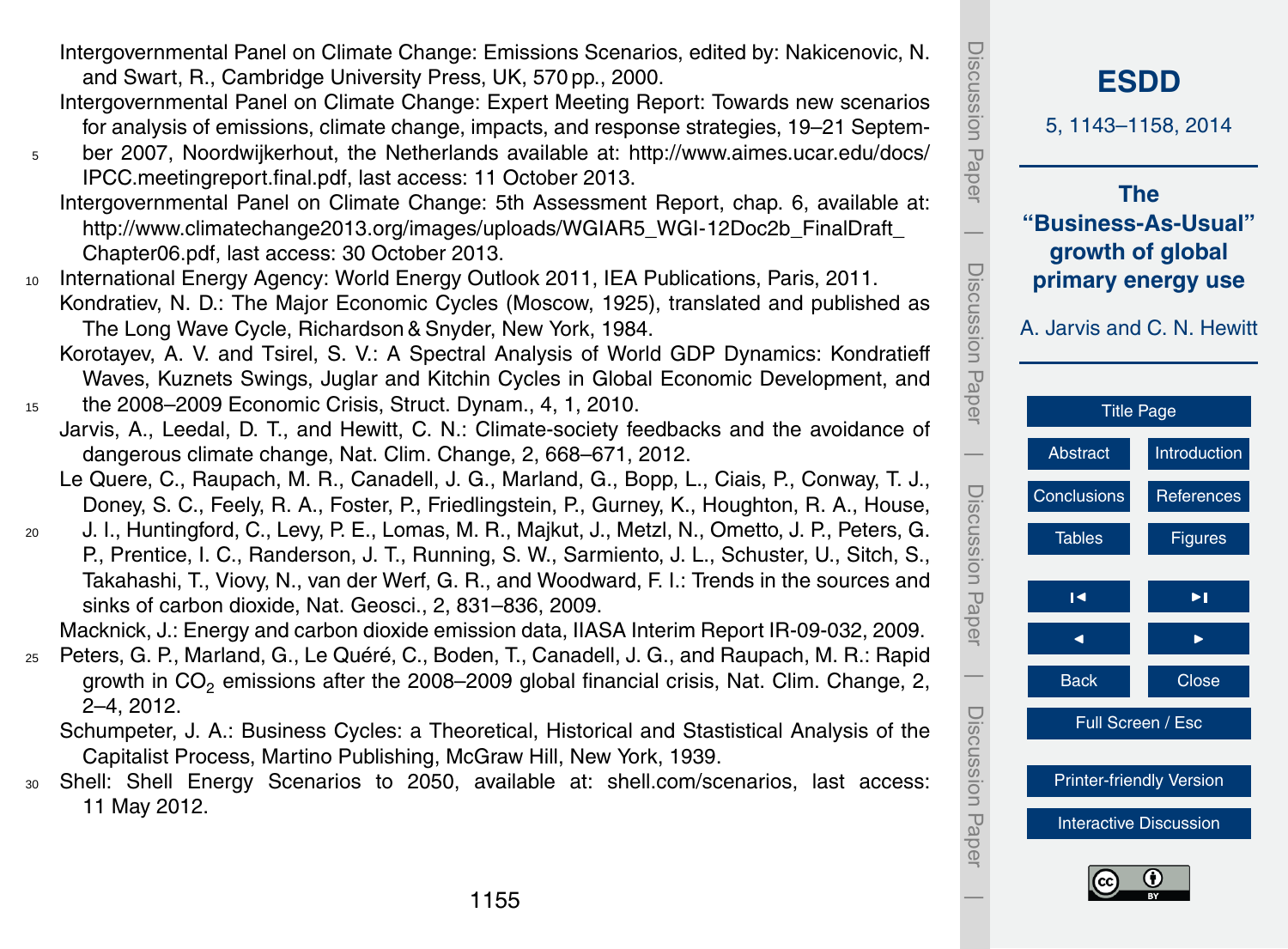Sims, R. E. H., Schock, R. N., Adegbululgbe, A., Fenhann, J., Konstantinaviciute, I., Moomaw, W., Nimir, H. B., Schlamadinger, B., Torres-Martínez, J., Turner, C., Uchiyama, Y., Vuori, S. J. V., Wamukonya, N., and Zhang, X.: Energy supply, in: Climate Change 2007, Mitigation, Contribution of Working Group III to the Fourth Assessment Report of the Inter-<sup>5</sup> governmental Panel on Climate Change, edited by: Metz, B., Davidson, O. R., Bosch, P. R.,

Dave, R., and Meyer, L. A., Cambridge, 2007.

Sornette, D.: Why Stock Markets Crash, Critical Events in Complex Financial System, Princeton University Press, Philidelphia, 2004.

Sterman, J. D.: The economic long wave: theory and evidence, Alfred P. Sloan School of Man-

<sup>10</sup> agement Working Paper WP-1656-85, Massachusetts Institute of Technology, available at: <http://dspace.mit.edu/bitstream/handle/1721.1/47592/economiclongwave00ster.pdf> (last access: 20 October 2013), 1985.

Summers, L. H.: Some sceptical observations on real business cycle theory, Federal Reserve Bank of Minneapolis Quarterly Review, 10, 23–27, 1986.

- <sup>15</sup> [U](http://unfccc.int/resource/docs/2011/cop17/eng/l10.pdf)NFCCC: Draft decision-/CP.17, Durban, South Africa, available at: [http://unfccc.int/resource/](http://unfccc.int/resource/docs/2011/cop17/eng/l10.pdf) [docs/2011/cop17/eng/l10.pdf,](http://unfccc.int/resource/docs/2011/cop17/eng/l10.pdf) last access: 22 June 2013.
	- United States Senate: Wall Street and the Financial Crisis, Anatomy of a Financial Collapse, Report of the Permanent Subcommittee of Investigations, USS Publications, Washington, 2011.
- <sup>20</sup> van Vuuren, D. P., Edmonds, J., Kainuma, M., Riahi, K., Thomson, A., Hibbard, K., Hurtt, G. C., Kram, T., Krey, V., Lamarque, J.-F., Masui, T., Meinshausen, M., Nakicenovic, N., Smith, S. J., and Rose, S. K.: The representative concentration pathways: an overview, Climatic Change, 109, 5–31, 2011.

Young, P. C.: Recursive Estimation and Time Series Analysis, Springer, Berlin, 2011.

<sup>25</sup> Young, P. C. and Pedegral, D. J.: Recursive and en bloc approaches to signal extraction, J. Appl. Stat., 26, 103–128, 1999.

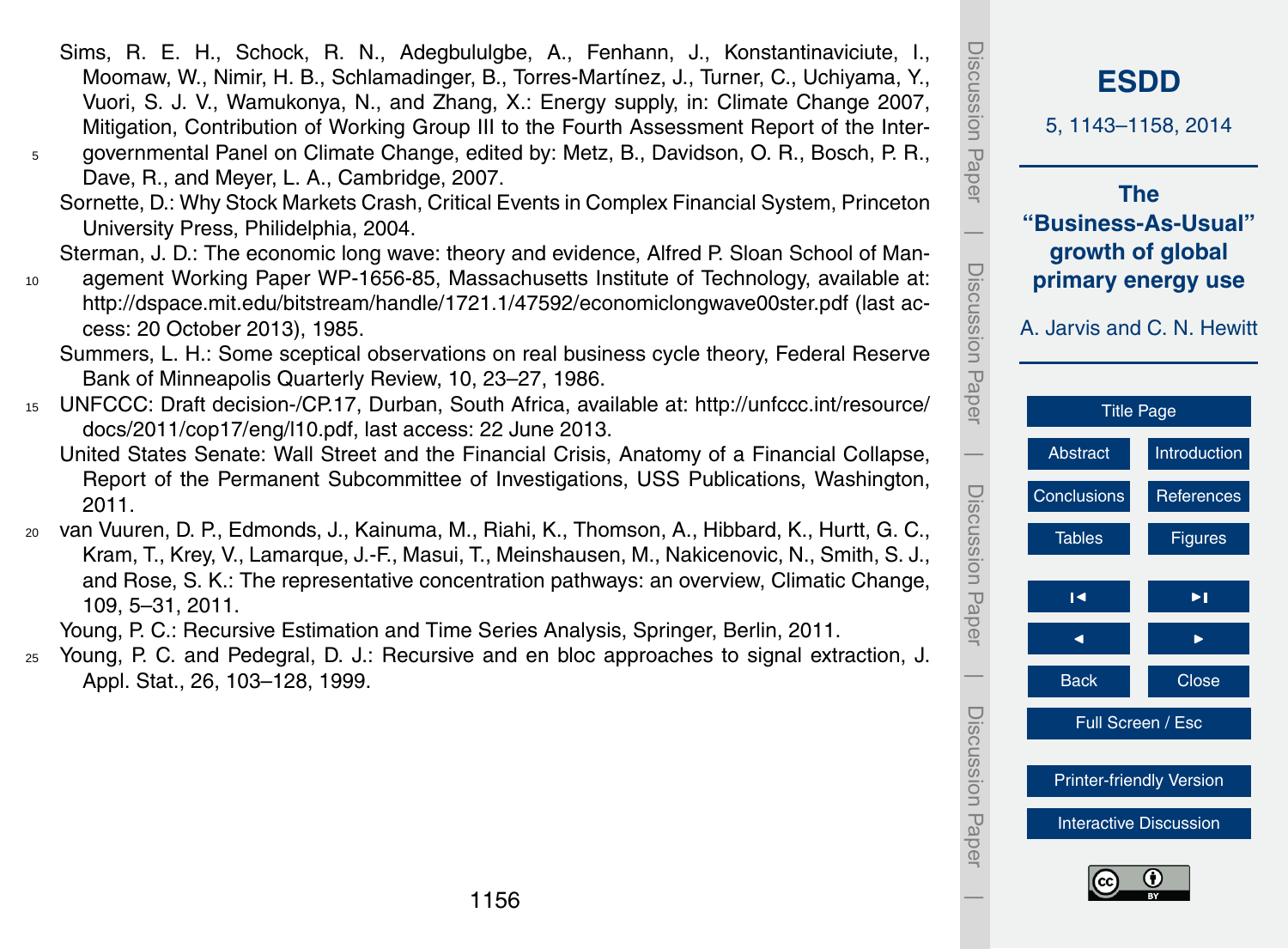<span id="page-14-0"></span>

equivalent forecasts from a range of alternative sources as identified. The ensembles used to **Figure 1. (a)** *x* is global primary energy use. (b) *a*, *b* are the RGRs on global primary energy use (black) and global  $CO<sub>2</sub>$  emissions (red). **(c)**  $\gamma$  is global anthropogenic  $CO<sub>2</sub>$  emissions (3, 4, 5). **(d)** *y/x* is the carbon intensity of global primary energy. The forecasts for 2011–2020 are based on the assumption that  $\dot{a} = 0$  in 2020 and that  $b = 0.74a$ . The bands represent 5th to 95th uncertainty ranges when estimating and forecasting the RGRs. The frequency distributions for the 2020 forecasts of *x*, *a*, *b*, *y* and *x/y* in **(a)**–**(d)** are shown in addition to the construct the distribution for 2020 for *x*, *a*, *b*, *y* and *x*/*y* are generated from an  $N = 10^3$  Monte Carlo simulation drawing from the estimated covariances derived from the model fitting. **(e)** An estimate of the exogenous, non-periodic components of *a*(*t*). Again the band represents 95 % uncertainty. See Methods for data details.